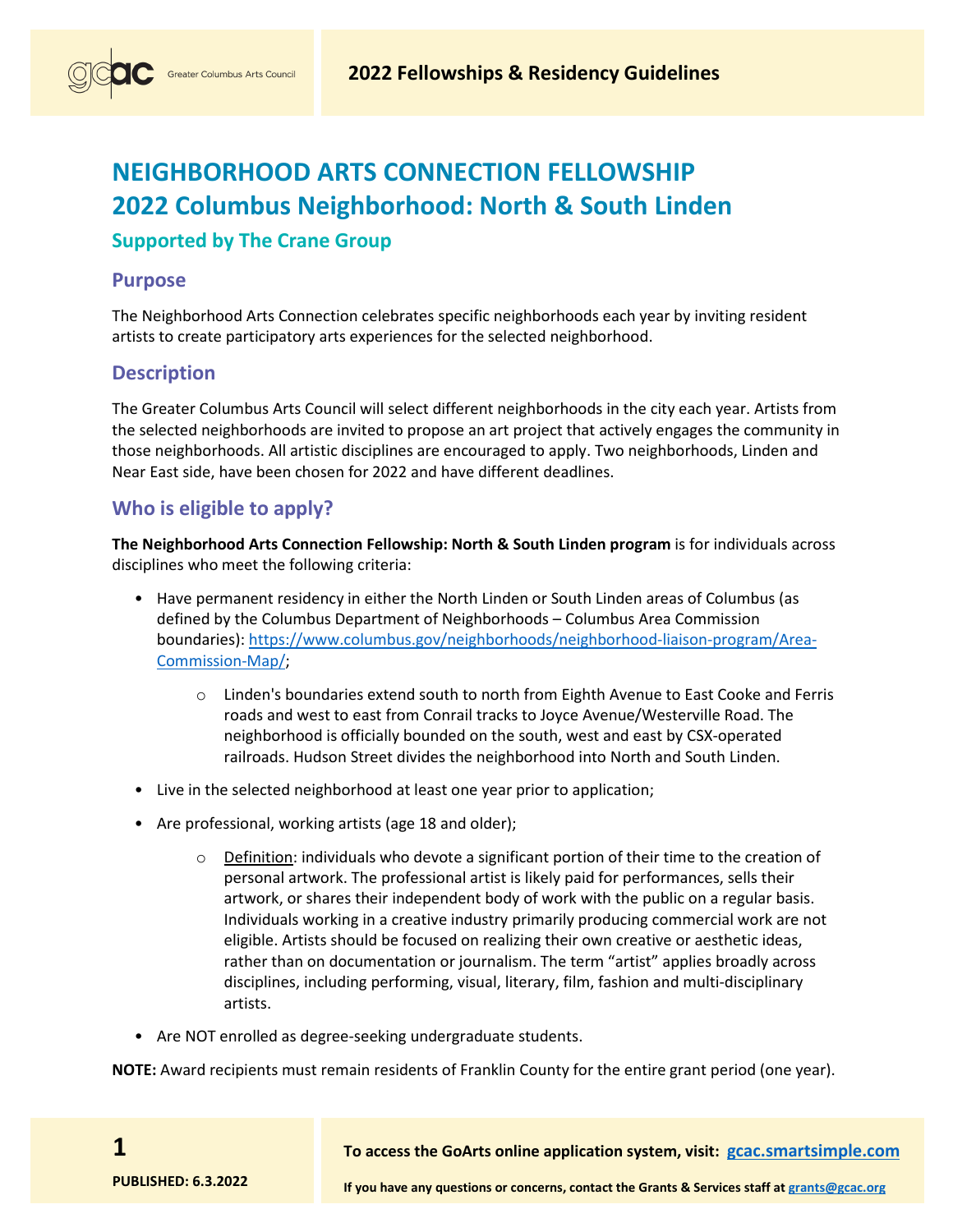

# **What is the fellowship award amount?**

Larger projects (based on budget and impact) are eligible for \$10,000. Smaller projects (based on budget and impact) are eligible for \$5,000. These funds are intended to cover the costs of the project and payment to all artists involved. Applicants selected will receive a 1099.

# **How many fellows will be selected?**

Two per neighborhood per calendar year: one large project (\$10,000 award) and one small project (\$5,000 award). The projects should occur between September 2022 and February 2023.

### **How often can I apply?**

An artist may be selected for the fellowship only once. If an artist applies and is not selected, they may apply again the next time their neighborhood is featured.

### **When are applications due?**

| <b>Application Due</b>                 | August 15, 2022 at 5:00 p.m.   |
|----------------------------------------|--------------------------------|
| <b>Applicants Notified</b>             | <b>August 30, 2022</b>         |
| <b>Neighborhood Projects Completed</b> | September 2022 - February 2023 |
| <b>Final Report Due</b>                | <b>March 31, 2023</b>          |

# **What are the application questions?**

- Tell us about the arts project/event that you'd like to bring to your neighborhood. Provide a rough timeline from planning to execution.
- How will community members **actively** participate in your project/event?
- If applicable, how many paid artists will be involved with the project/event?
- How will you measure success of the project/event? What is the desired impact on the neighborhood?
- What does the Near East Side mean to you? Talk about your history with and connection to the neighborhood.
- Upload your artistic resume or bio (PDF or Word only).

# **How do I complete the budget section of the application?**

Under the Budget tab, first let us know if you are applying for the \$5,000 award, \$10,000 award or if you'd like to be considered for both the smaller and larger award for the same project (only one award will be given per applicant). If you select "both," you will need to present a project/event budget for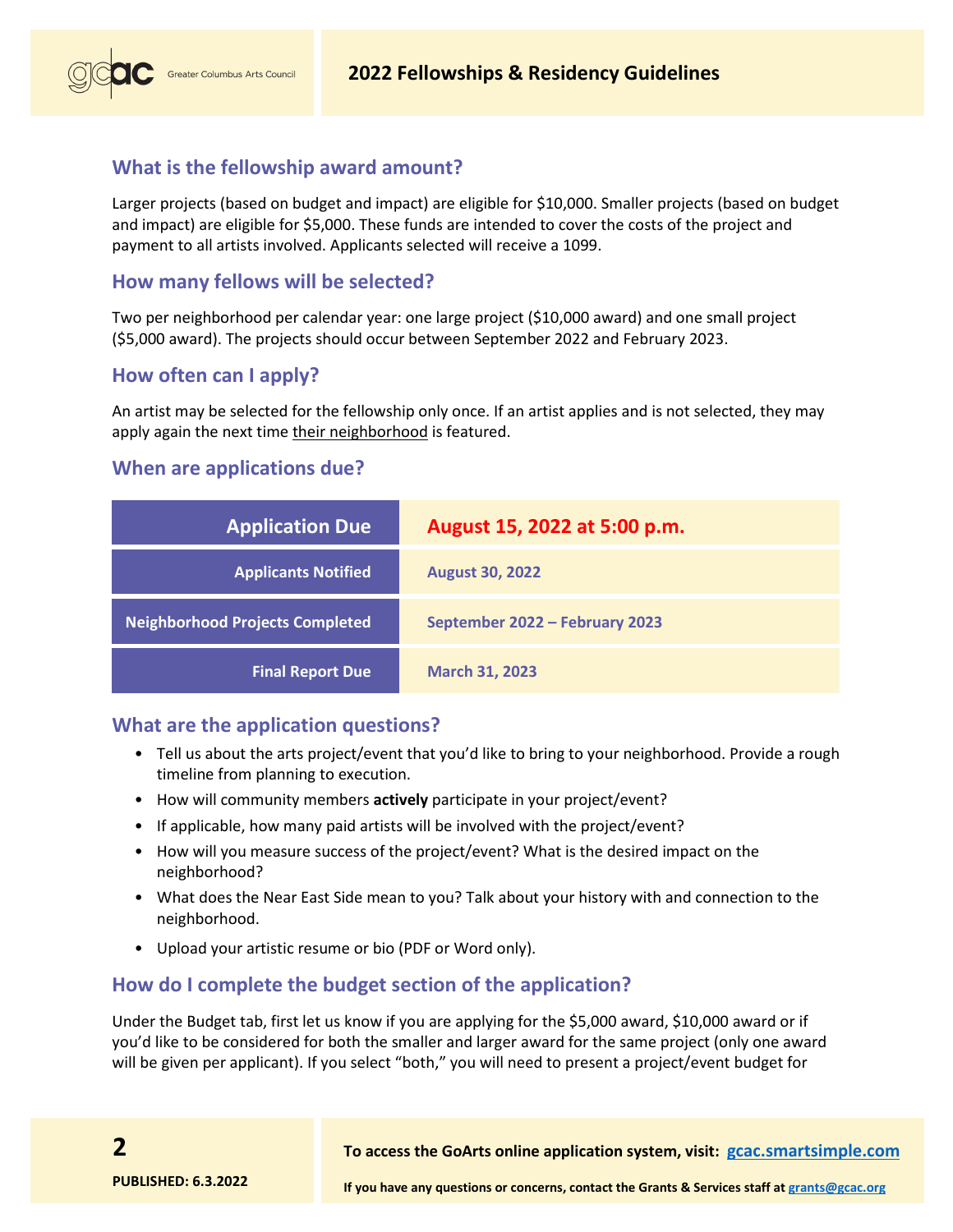

Greater Columbus Arts Council

each award level – the \$10,000 budget should be more extensive and demonstrate how you will use the extra dollars.

• List the project expenses. Tell us how you would use either the \$5,000 award (for smaller projects) or the \$10,000 award (for large projects).

Think about all of the costs related to your project from start to finish (venue, marketing, print materials, contractors, insurance, supplies, artist fees). Estimate the costs based on your research and give as much detail as you have at the time. If your project will generate income (ticket or merchandise sales, sponsorships, donations, etc.), give the basic details of any anticipated income and the sources (if applicable; outside income not required).

# **AFTER SUBMITTING – NEXT STEPS**

### **Review, evaluation and selection**

Neighborhood Arts Connection Fellowship applications are reviewed by a selection committee consisting of neighborhood community leaders, a Crane Group representative and a GCAC trustee.

Selection criteria will include community engagement, neighborhood impact, creativity and innovation, and ability to execute project successfully within the timeframe and budget.

### **Notification**

Following a vote of the selection committee, applicants will be notified by email of the determination.

# **AFTER YOU ARE AWARDED**

### **Grant Agreement**

Following the selection as the recipient of the Neighborhood Arts Fellowship, a grant agreement specifying the terms of the fellowship will be available in GoArts under the "Requires Attention" heading. To accept the award, review the grant agreement and digitally sign by the date indicated. No changes in the fellowship project can be made without prior written approval from the Arts Council.

### **Publicity/Donor Acknowledgement**

Once you are awarded, say "Thanks!" in a public way. The Arts Council requires that all artists receiving funding demonstrate the public value of the arts by making others aware of awards received and acknowledging public funders. Refer to the Fellowships: Publicity/Donor Acknowledgement pages at the end of this document for details of the contractual publicity requirements.

#### **Payment**

Recipient of the Neighborhood Arts Connection Fellowship will receive 100% of their grant following the receipt of a digitally signed grant agreement.

### **Final Report**

Final Reports are due March 31, 2023 (after the project has been completed). To complete your Final Report, login to GoArts, scroll down to "Requires Attention" and click on the "Reports" tab.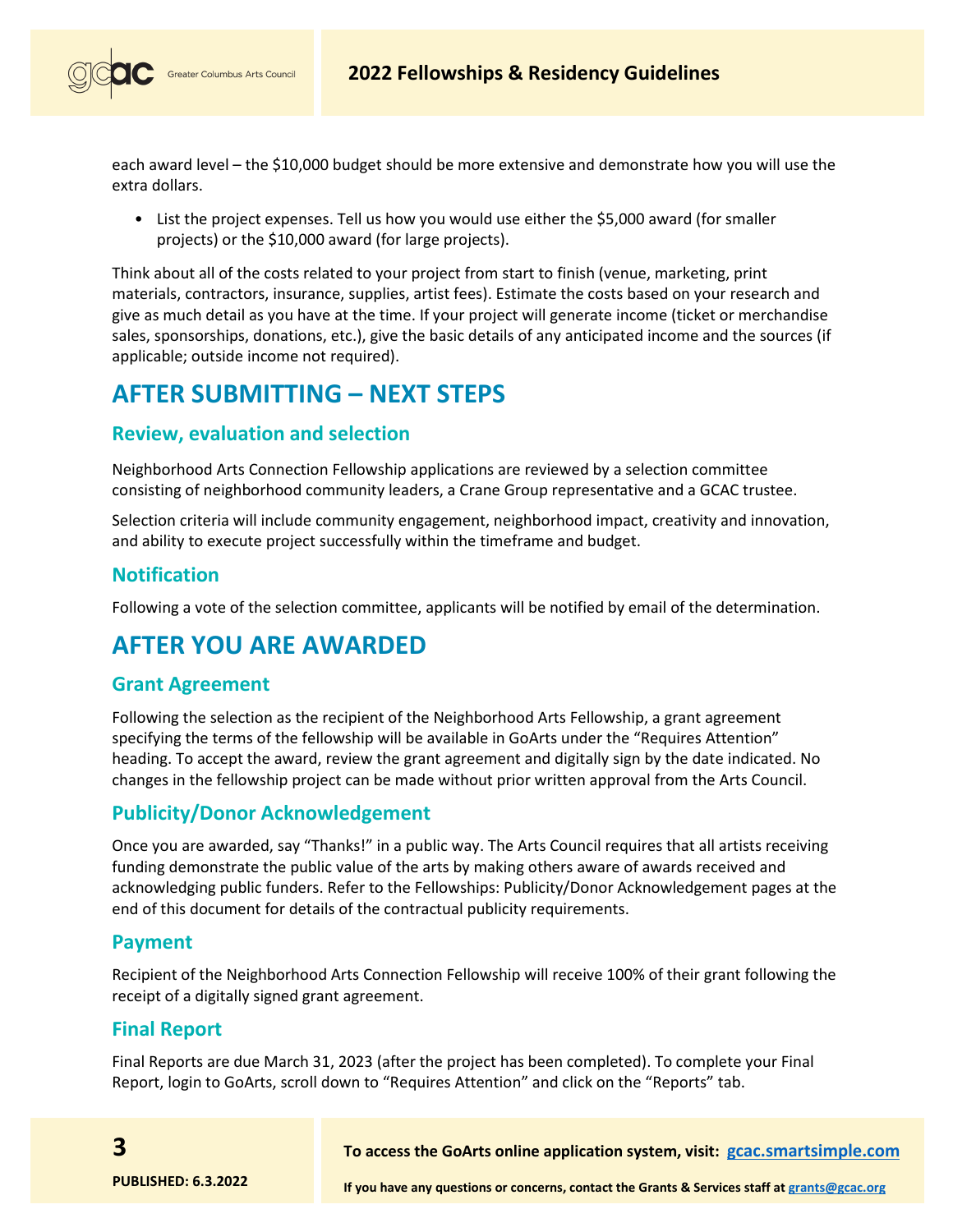

# **OUR THANKS**

The Greater Columbus Arts Council thanks The Crane Group for supporting this Neighborhood Arts Connection Fellowship. Their commitment to giving back to neighborhoods like Linden demonstrates their commitment to enhance the quality of life in our community.

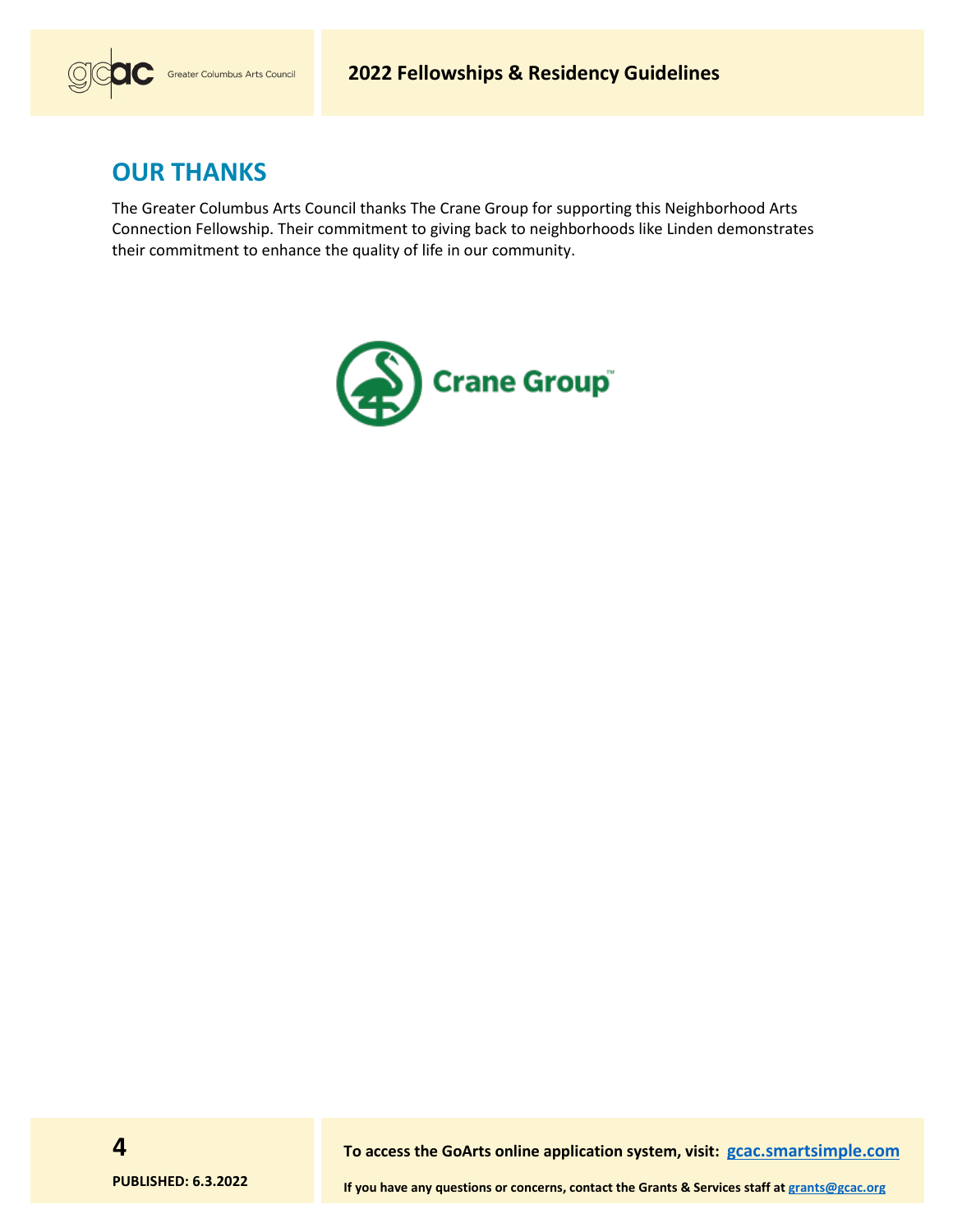

# **FELLOWSHIPS: PUBLICITY/DONOR ACKNOWLEDGEMENT**

The Arts Council requires that all individual artists receiving funding demonstrate the public value of the arts by acknowledging support from the Greater Columbus Arts Council. Failure to credit the Arts Council for grant awards may jeopardize future funding.

### **SAY OUR NAME**

**Do NOT use the acronym, GCAC**. On first reference in text, please refer to us as the "**Greater Columbus Arts Council**." On second reference, you may use the Arts Council.

### **SAY THANK YOU**

### **Social Media**

When your award is approved, say "thanks" on social media! Like and tag the Greater Columbus Arts Council and Columbus Makes Art pages on Facebook, use @GCAC\_Cbus on Twitter and/or include hashtags #gcacgrants and #artmakescbus on Instagram. Say thanks to Crane Group too.

**#artmakescbus #gcacgrants** 

### **Thank Public Funders**

Thanking public officials for their support is important for the future vitality of arts and culture in Columbus. Send letters/emails to [Columbus Mayor,](https://www.columbus.gov/mayor/Office-of-the-Mayor/) [Columbus City Council Members](https://www.columbus.gov/council/members/) and [Franklin](https://commissioners.franklincountyohio.gov/)  [County Commissioners](https://commissioners.franklincountyohio.gov/) thanking them for their support of the arts in Columbus, the Greater Columbus Arts Council and for the grant you received. Consider including a story about the impact of this support on you, the organization and/or the community. Save copies of these letters/emails to include with your final report.

#### **Mailing Addresses:**

Mayor and Columbus City Council: City Hall, 90 W. Broad St, Columbus OH 43215 Franklin County Commissioners: 373 S. High St., 26th Floor, Columbus OH 43215

#### **SHARE THE NEWS**

#### **Event Calendar**

Listing your event via the Ohio Event Finder is a grant requirement for organizations and optional for individual artists. Register your organization at Ohio Event Finder [\(www.ohioeventfinder.com\)](http://www.ohioeventfinder.com/) and list your events so they are posted on both [ColumbusMakesArt.com](http://www.columbusmakesart.com/) and [ArtsinOhio.com.](http://www.artsinohio.com/) Make sure to select the event attribute: "**Funded by the Greater Columbus Arts Council**." If you are an individual presenting an event, contact your venue to list the event through Ohio Event Finder. If your venue is not registered or you have any other questions please contact Nick Dekker at [ndekker@gcac.org.](mailto:ndekker@gcac.org) Facebook events posted by organizations and individuals should also contain recognition of the Arts Council award.